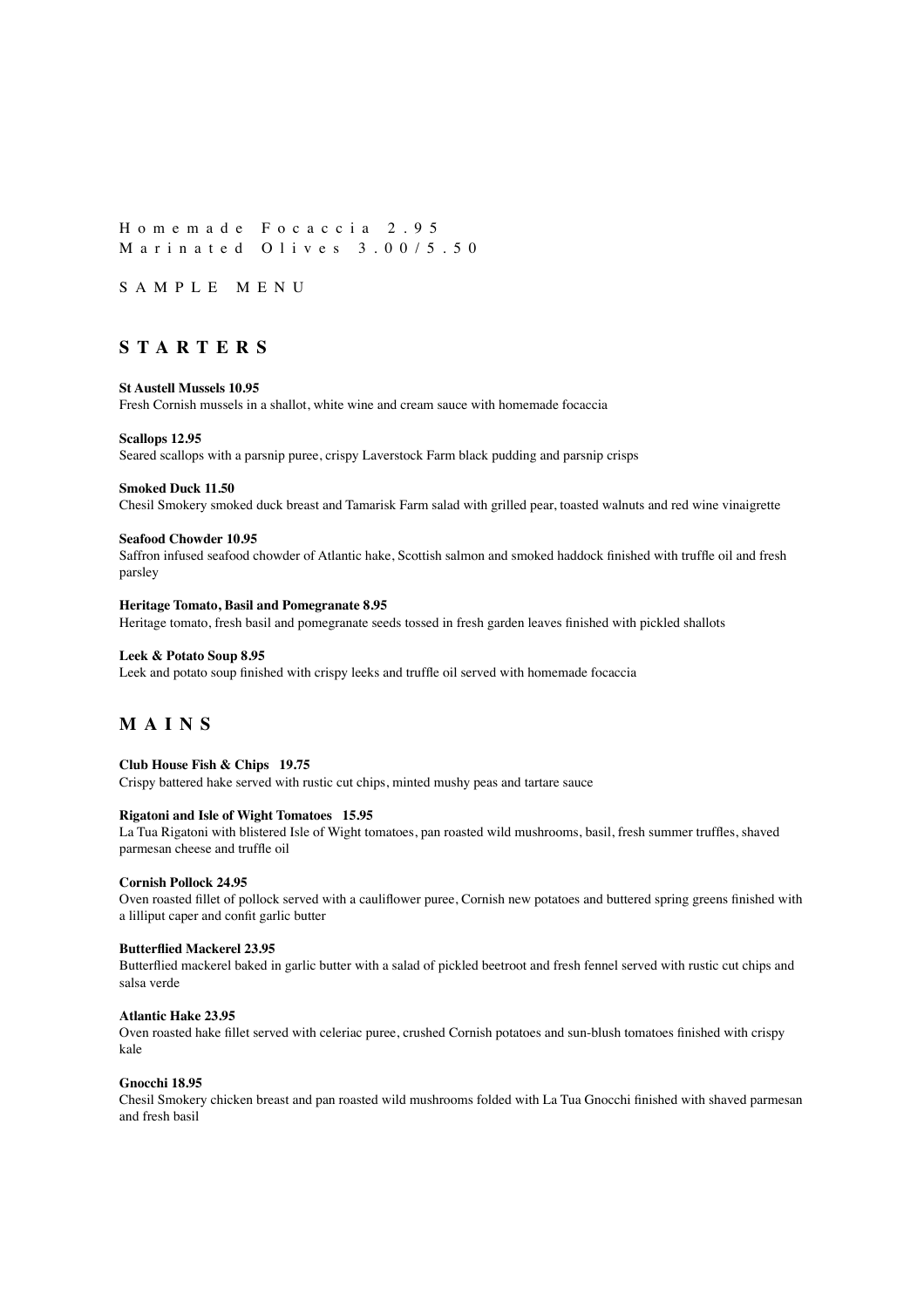## **SIDES all at 4.50**

**Rustic Cut Chips Cornish New Potatoes with Chorizo and Capers Tamarisk Farm Salad**

# **DESSERTS all at 8.25**

**Crumble**  Granny Smith apple, blackberry and pear crumble with crème anglaise

**Salted Caramel Tart** A baked salted caramel tart served with vanilla ice cream

**Carrot Cake** Warm carrot cake served with plum coulis and vanilla ice cream

**Cheesecake** Salted caramel cheesecake with shortbread crumb and raspberry coulis

## **Selection of Ice Creams & Sorbets**

Ice creams: vanilla, chocolate, strawberry Sorbets: mango, strawberry, passionfruit 2.95 a scoop or 7.95 for 3 scoops

### **Farmhouse Cheese 7.25 each / 9.50 for all three**

White Lake Pave Cobble, Bath Blue and Cornish Gouda all accompanied with crackers and apple chutney

## **DESSERT WINE**

**75ml Glass of – 2016, Immortelle Rivesaltes Grenat 7.00** (Ideal with Chocolate) **75ml Glass of – 2017 Eradus Stickey Mickey, New Zealand 6.50 75ml Glass of – 2017, Corney and Barrow Select Sauternes 6.50** (Ideal with fruit-based desserts and cheese) **50ml Glass of Kingston Black 5.50**  (Just on its own) **75 ml Glass of Corney and Barrow Select 20 year old Tawny Port 7.95 75 ml Glass of Warre's Otima 10 year old Tawny Port 6.95 75 ml Glass of Croft's 2013 Late Bottled Vintage Port 6.50 75 ml Glass of Croft's Fine Ruby Port 5.95**  (Ideal with Cheese)

**Coffee and Petit Fours 5.50**